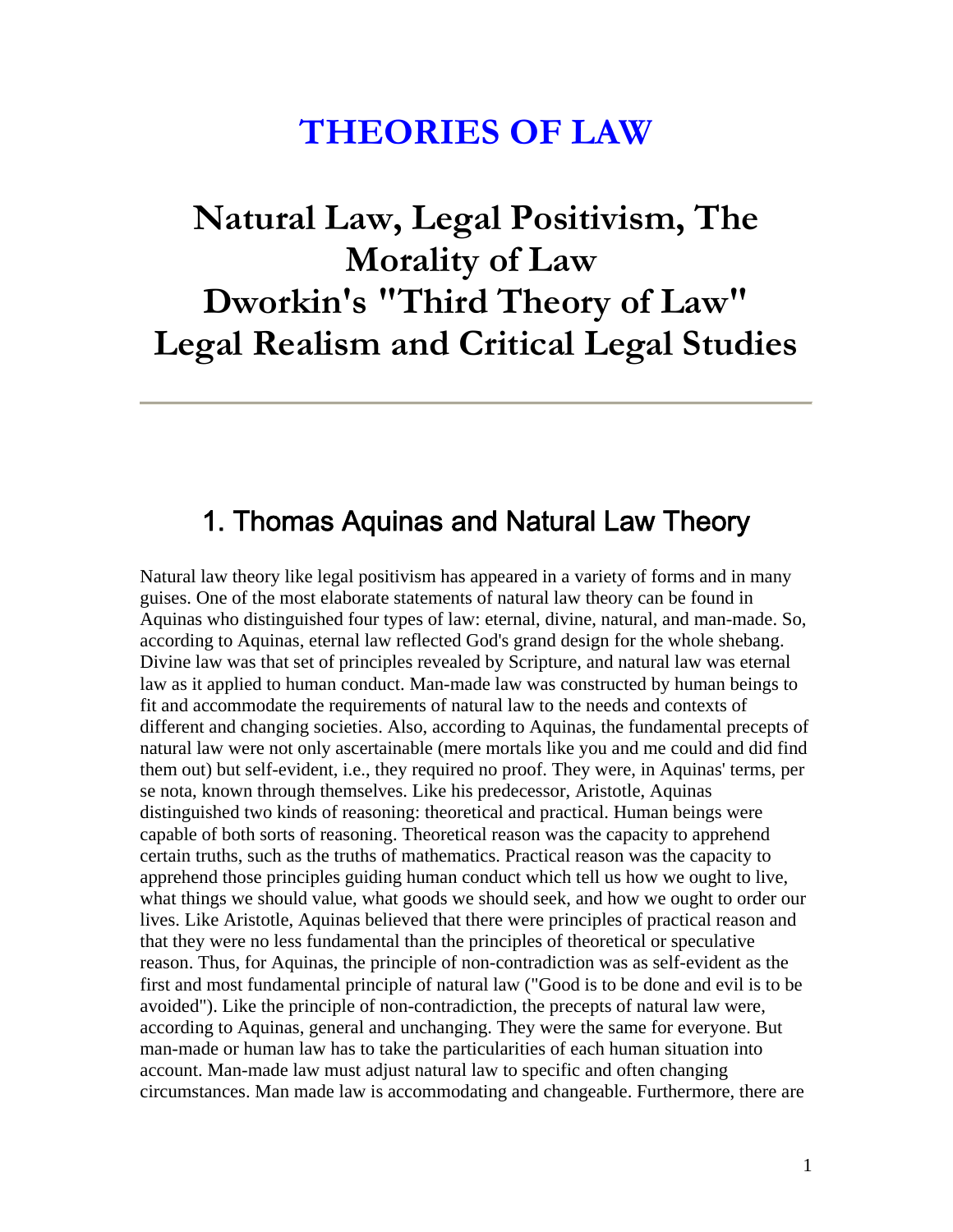areas of human conduct where natural law does not spell out the particular ways that human beings ought to behave themselves. Natural law does not dictate, for example, that we drive on the right hand side of the road. Human communities require a host of regulations simply in order to function (traffic and tax laws). But even these regulations are guided, albeit somewhat distantly, by natural law, i.e., by the requirement of natural law that health and safety be protected. Man-made law may, of course, conflict with natural law or fail to capture some fundamental feature. Aquinas argued that human laws that contravene natural law are "acts of violence," and "a perversion of law." Such laws he argued do not bind the conscience. They have no legal validity and cease, in this regard, to be law.

## 2. Martin Luther King's "Letter from a Birmingham Jail"

King: "You express a great deal of anxiety over our willingness to break laws. This is certainly a legitimate concern. Since we so diligently urge people to obey the Supreme Court's decision of 1954 outlawing segregation in the public schools, it is rather strange and paradoxical to find us consciously breaking laws. One may well ask 'How can you advocate breaking some laws and obeying others?' The answer is found in the fact that there are two types of laws: there are just and there are unjust laws. I would agree with Saint Augustine that 'An unjust law is no law at all.' . . . A just law is a man-made code that squares with the moral law or the law of God. An unjust law is a code that is out of harmony with the moral law. To put it in the terms of Saint Thomas Aquinas, an unjust law is a human law that is not rooted in eternal and natural law."

### 3. John Austin and Legal Positivism

What is law? On Austin's nineteenth century view it is (quite simply) a command issued by a sovereign. Law is the expression of a desire (I would like you to do this, i.e., "I would like you to pay your taxes by April 15th" or "I would like you to stop at this red light") backed up by a credible use of force or threat of punishment. In making sense of his definition, Austin refused to bring in any value-laden or normative criteria to clarify its key terms.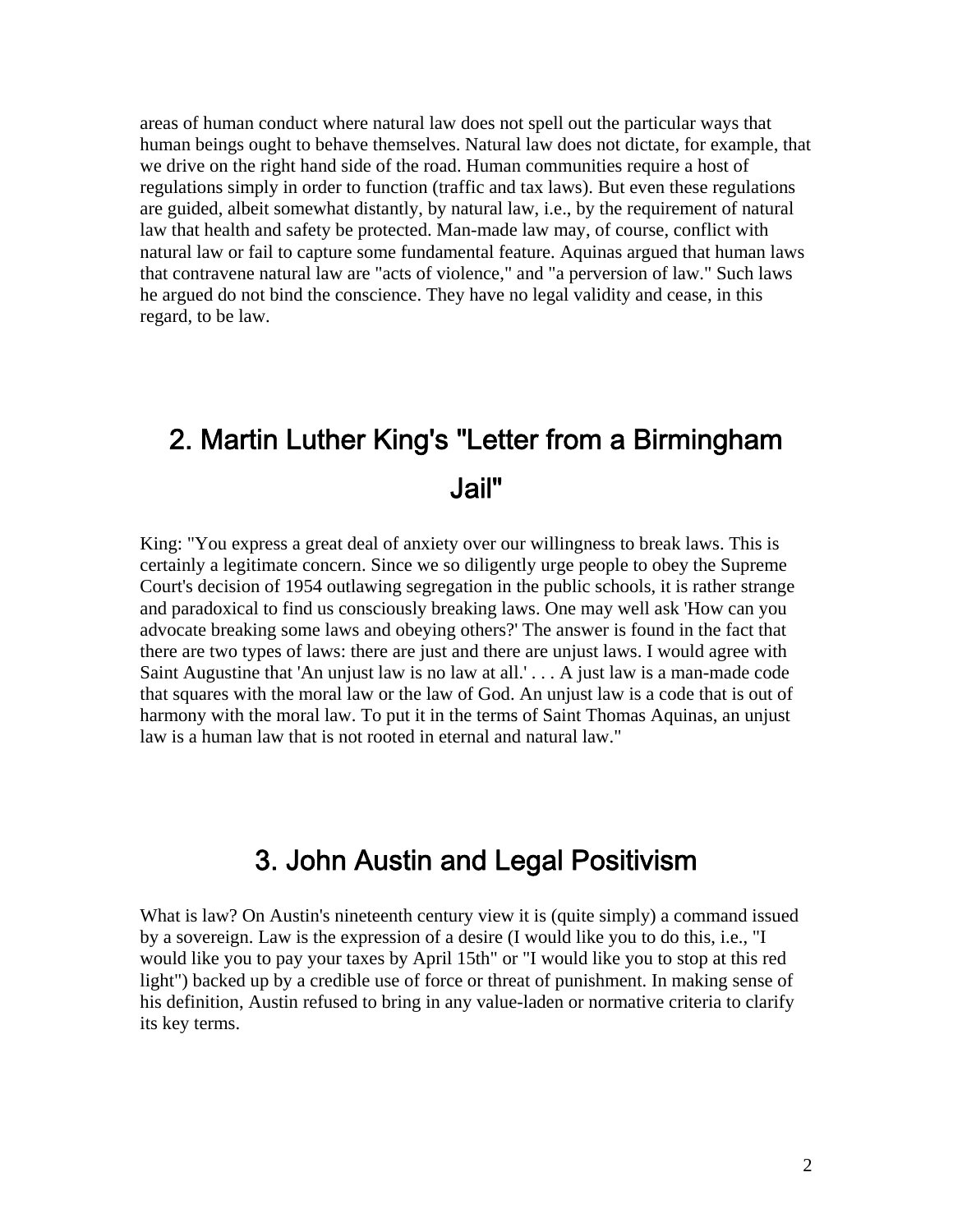So, for example, he did not define "sovereign," for instance, as someone who had a "right to rule." Nor did he ever argue that the use of force by a sovereign to back up his commands had to be "legitimate." The "sovereign," according to Austin, was simply that person or entity whom most people living within a given territory happen to obey but who does not himself obey anyone else. The "sovereign" is simply the fellow (or fellows) who is (who are) obeyed rather than the one (ones) doing the obeying; the sovereign is the "unobeying obeyed." The sovereign, for Austin, is not that person who exercises a legitimate use of force within a given territory. He is simply the person whose threats of punishment the people who live in that territory find credible. His threats merely need to be credible or convincing to the people who live in the territory. The matter of legitimacy, of the legitimate exercise of force, is a moral issue, a separate issue, and Austin was eager to establish a way of speaking about "the law" that was value-neutral. It is not that Austin did not believe that we could not evaluate a legal system in moral terms, or that we could not pass moral judgment on this or that legal ruling within a given territory. We could and, of course, we do make these sorts of judgments all the time but he believed that it was important to identify the law itself in non-moral terms, that legality was separable from morality. The great advantage of Austin's definition lies its simplicity, but in its simplicity it may simultaneously fail to capture certain features of the law that we intuitively suspect are intimately bound up with it. In its simplicity too Austin's definition is seemingly open to several knock-down objections.

## 4. Austin's command theory of law and the separability thesis.

So on Austin's command theory a law is a desire backed up by a threat. Do all laws fit this model? Austin's theory seems to work best if the prime examples are drawn from criminal law. But what about other areas of the law? Take, for instance, the law of contracts or wills. If my mother makes out a will leaving the rusting sculpture in her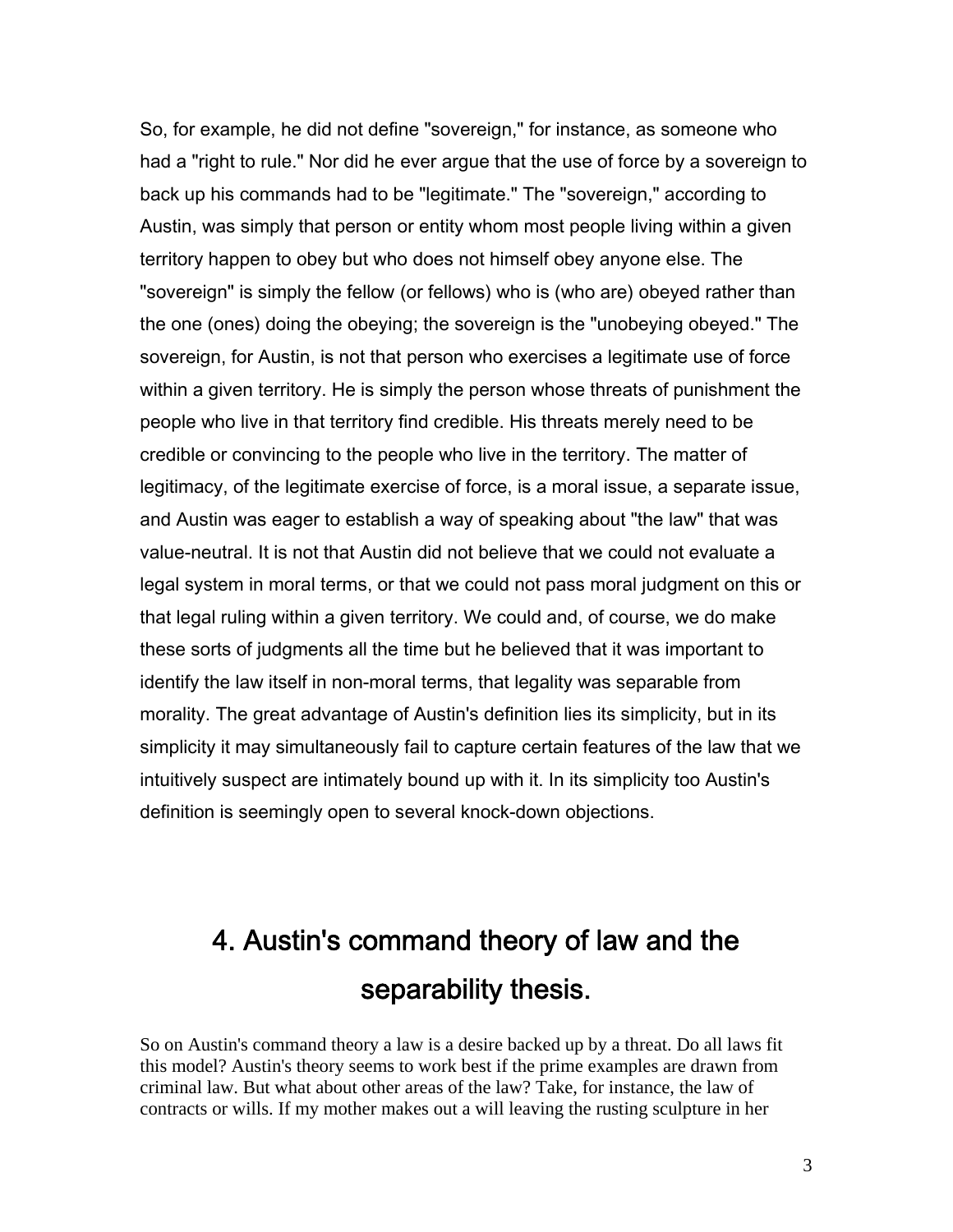garden in Arlington to the neighbors is she being threatened with punishment? What if she fails to make a will or she types it out and fails to sign it? Hasn't she then simply failed to give effect to her wishes? Isn't it better, more accurate, in this instance to describe the law of wills as empowering or enabling my mom to do certain things rather than as commands backed up by threats? In any case, who is threatening her in this case, who is commanding her?

Austin might try to deal with this sort of objection by saying that in a case such as this my mother is (after all) being threatened. She is threatened with the sanction of nullity. If she fails to conform to the law of wills, whether by failing to make out a will or failing to fill it out properly, she is threatened by the sovereign's lack of support. If she fails to make out a will or fills it out improperly, the sovereign will not give effect to her "will.". The sculpture may have to sit in her back yard after she dies and continue to rust away, perhaps becoming part of the estate and (in the absence of a will) going (Heaven forbid!) to me and my brother. So she is "punished" after all.

But what then about the constitution? Does constitutional law fit Austin's model? In one sense the Constitution is law about law. It frames the practices of legislation, saying, in effect, what laws can and cannot be made, or more accurately what laws are valid and which are not. The Constitution, you might say, lists a set of conditions that legislation must meet. But are legislators being commanded and by whom? As in the instance of the law of wills, doesn't it make more sense to describe Constitutional law as a system of relative powers and competencies designed to give effect to the fundamental assumptions and basic understandings of a people living within a given territory? And what if we, most of the citizens, say, of the United States, decided one day to reject the Constitution? Would we be punished? By whom? Who would punish us?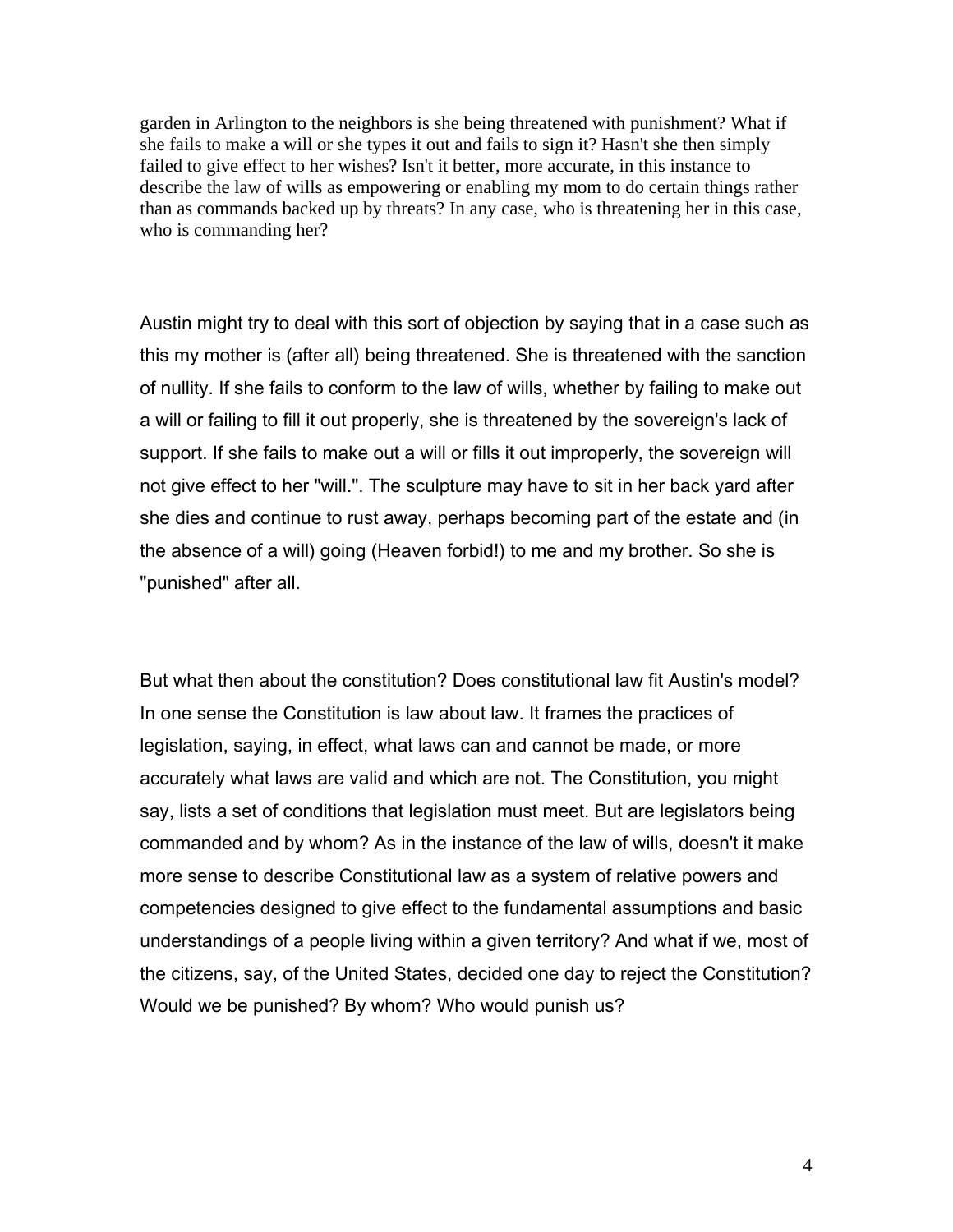These questions raise another question about Austin's command theory of law. Who, after all, is the sovereign? Do all systems of law have sovereigns in the Austinian sense. Think of our own constitutional democracy. Do we have a sovereign? Where is she? In the sense that we think of ourselves as being subject to a sovereign, it is we ourselves (we, the people) who are the sovereign. We are in charge and so supposedly obey no one but ourselves. We are, in this sense, both obeyer and obeyed. Insofar as Austin can make sense of our legal system in light of his model, it loses (Austin's model begins to lose) its simplicity, begins to lose the very thing that made it attractive as a model in the first place. But worse it may in the case of our limited government not only become more complicated but incoherent. Given our system of limited government, Austin would have to say that we, the people as sovereign limit ourselves. But the sovereign, the one doing the commanding, is meant to be distinguishable from the people, i.e., from the ones doing the obeying.

One way, of course, to make the necessary distinction and so to preserve Austin's picture is to distinguish ourselves in light of different roles and capacities. So we command in our capacity (role) as guardians of the public will ourselves in our capacity (role) as private citizens. We speak out of both sides of our mouths at once, but in different voices, expressing different aspects (sides) of ourselves, a public and private side. The public voice commands and says, for example, "we shall have more public schools," and the private voice obeys, saying "I shall pay more taxes." But now to distinguish clearly between these two sides of the sovereign coin, as it were, we need to be able to distinguish the two different sides of ourselves, to be able to distinguish when we are acting in a private capacity and when we are acting in our public capacity.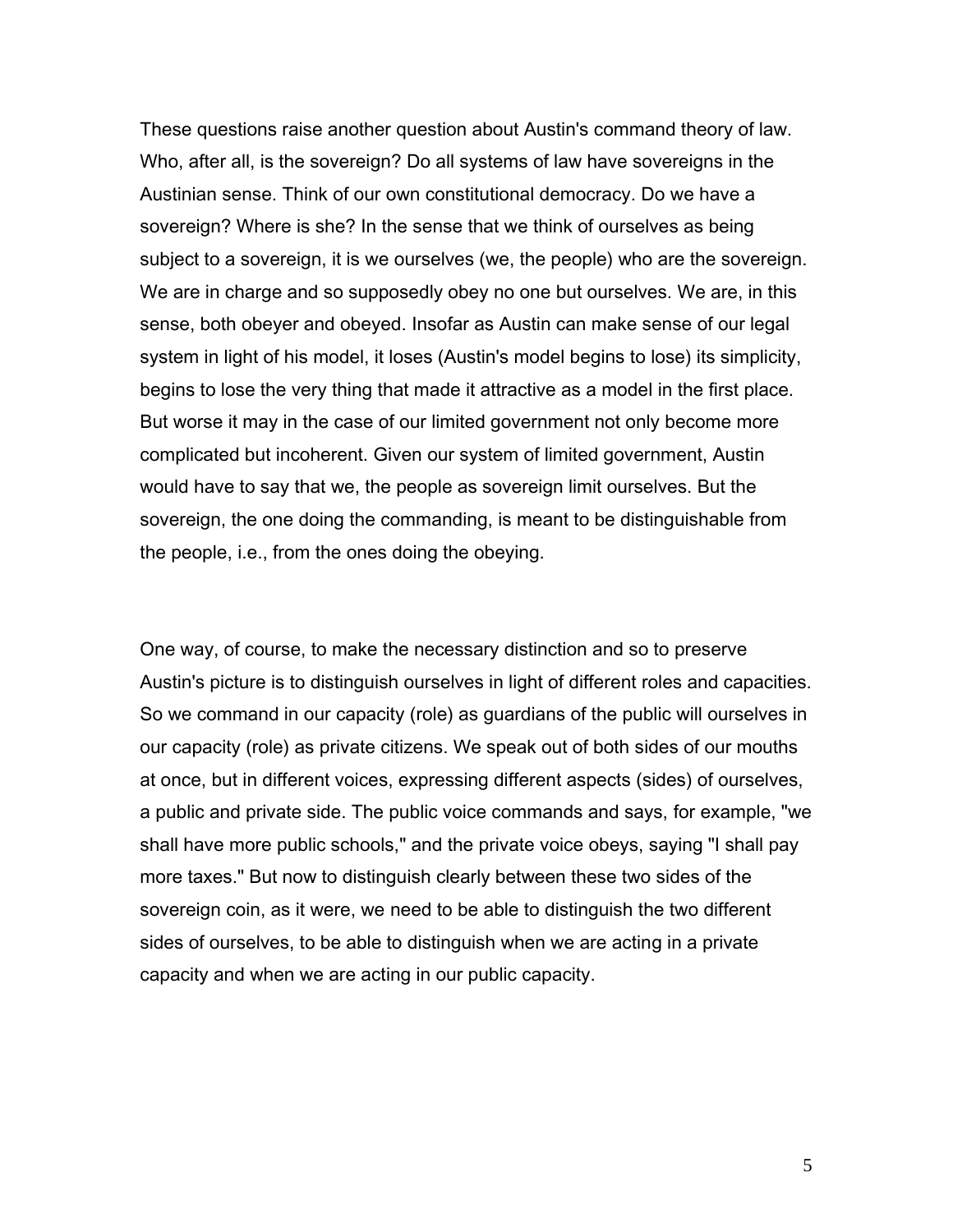And to make this distinction, we need to bring in some notion of official capacity but there is nothing in Austin's model of the law that allows us to make this distinction. Imagine that the House of Representatives and the Senate got together in a joint session of Congress and passed a law that made each member of both Houses "King (and the few instances where it would be appropriate 'Queen') for a day." Say, too, that the legislation they pass states that each member will return to his or her constituency on a specified day and the constituents will, on that day, serve their Representative and Senators, i.e, by bringing them gifts, kissing their feet, etc.. Few of us would be inclined to say that this vote in Congress had made "law," since the members of both houses would not have been acting in their "official" capacity. Austin's theory, however, has no room for official capacity. His theory only sees the people who happen on this occasion to be commanding and who might on some other occasion be obeying. If he relies exclusively upon his model and he relies on nothing else, he will not be able to explain or understand why this decision by the Congress was not law.

### 5. H. L. A. Hart and the separability thesis

In "Positivism and the Separation of Law and Morals" H. L. A. Hart rejects Austin's command theory but holds on to the separabilty of law and morals thesis. A further criticism of Austin's model was that it could not remain value-neutral and still claim to provide us with an accurate picture of the law. In other words Austin's model could not account for what is essential to each and every legal system without bringing morality in. Two sorts of objections have been raised. In his essay Hart seeks to respond to both of them. First, it has been objected that to apply even the simplest "law" the exercise of moral judgment is required. So, for example, to apply the rule "No vehicles in the park" to the specific case of a rocket-powered skateboard requires, or so it is argued, one to answer the question "Should rocket-powered skateboards be allowed in the park?" Again, there is nothing in Austin's command model that would enable us to answer this question. But these sorts of questions arise all the time. Judges are frequently in the position of having to apply rules to new cases. Is a rocket-powered skateboard a vehicle? What about a motorized wheelchair? Now of course, Austin might answer this objection by saying that the answers to these two questions are perfectly obvious, that all rules of law can be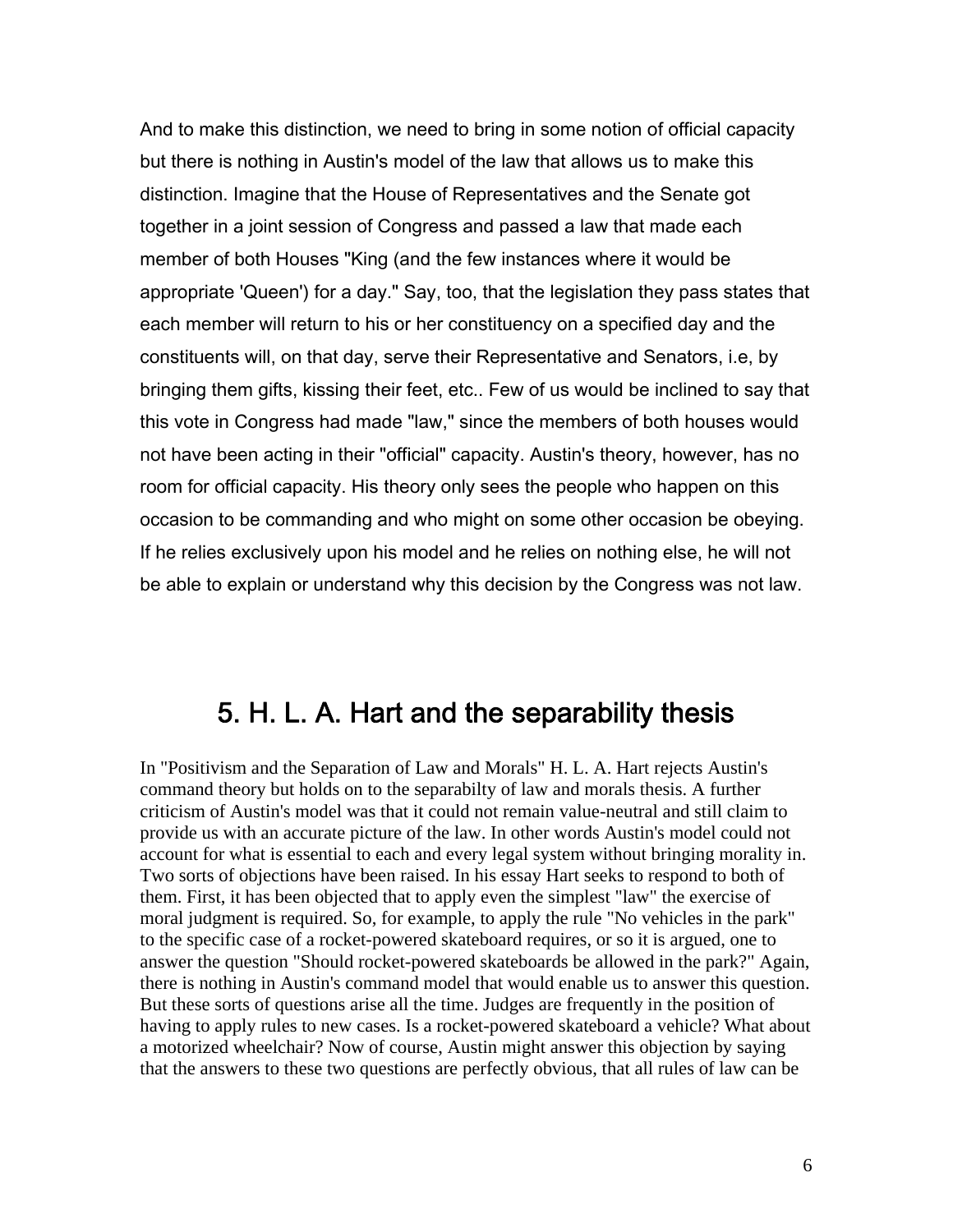unambiguously and straightforwardly applied to any situation with complete illogical certainty. But this would be a bit hard to swallow.

Hart offers a more convincing response. He argues that it is not necessary to rush to moral judgment to answer either of these questions. Judges can resolve these questions by looking at broader social policies as well as at the purposes of the rule. Relying on social policy and the purposes of the legislation does not necessarily require judges to make moral judgments or to insert their own opinion into the outcome. Hart further argues that the "hard" cases, the "fuzzy" ones, the "penumbral" ones, can be resolved by turning to accepted social policies and purposes and that this can be done without our having to bring morality in. Ronald Dworkin disagrees with Hart on this point, but Hart - in this - takes Austin's view another step. Legal positivism can take a variety of forms. Austin's view is one of them. For positivists, law is that which has been "posited," i.e., "made," "enacted," or "laid down" in some prescribed fashion. In this regard, it is a deeply human product, an invention, "artificial" rather than "natural." It is neither given nor discovered, but made. On Austin's view, for instance, law is best understood as a system of orders, rules, or commands enforced by power. On this view, a rule of law need have no connection whatsoever with what is morally right or wrong in order to count (in order to qualify) as law. There is no necessary connection between what law is and what it ought to be. In contrast to the positivist position, naturalism holds that what we call "law" can only be adequately understood in light of certain moral standards and judgments. What we regard as law, what we respect as law is essentially bound up with and grounded in "a natural moral order." This "natural moral order" is not made up by any particular group of individuals or something concocted at some convention. But "out there," as it were, to be discovered. Naturalism holds that social and political practices and institutions are to be measured against these "higher" standards and where a rule of law falls short, i.e., fails to measure up to these "higher" standards, it also fails in some fundamental sense to qualify as law.

7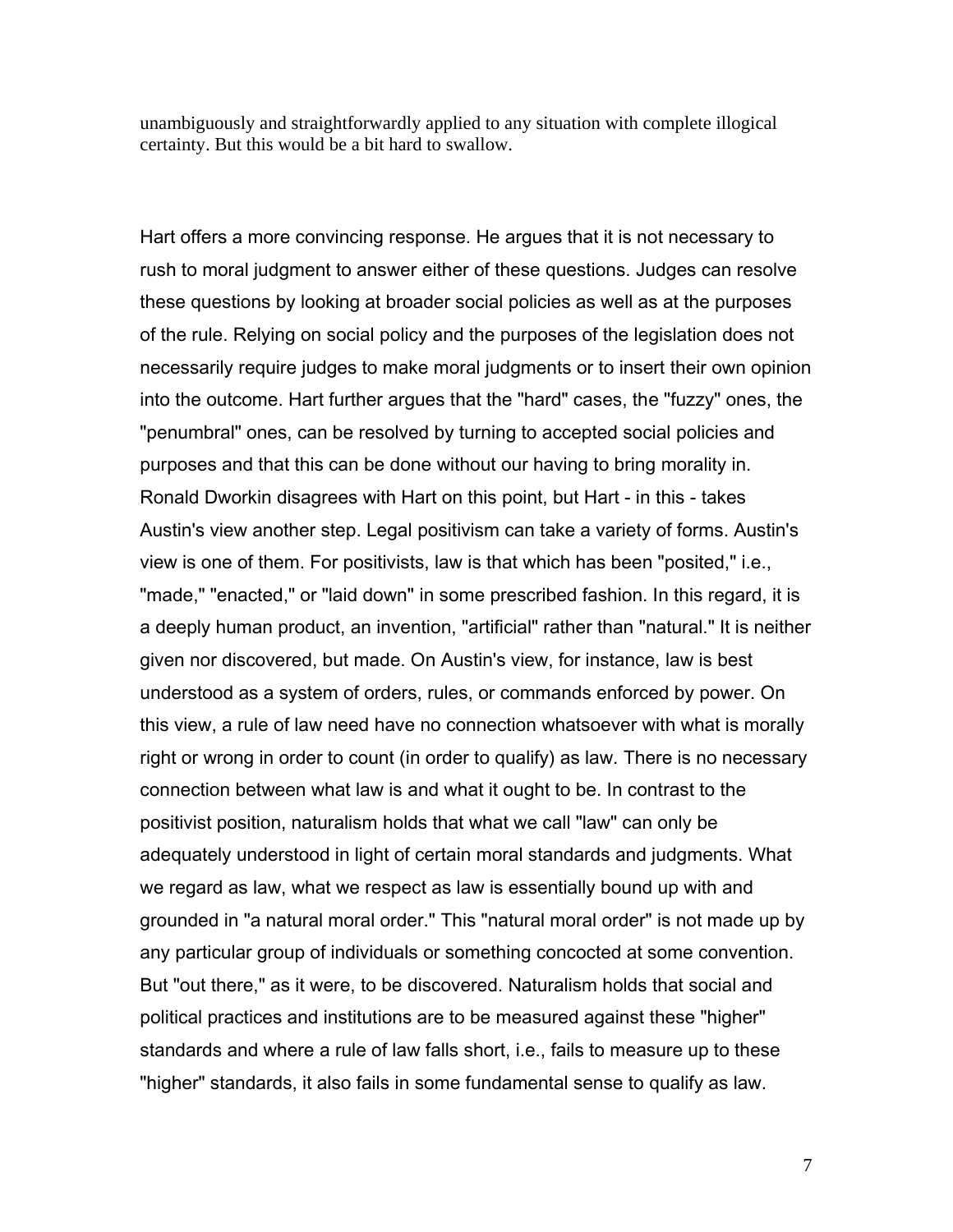On the positivist view it does follow from the fact that something (some rule) is a rule of law that it is also morally good and right. It may be morally good and then again it may not. But if it isn't morally good, it is still a law nevertheless so long as it was enacted according to the prescribed procedures. There are also many rules that are rules of law that do not appear to have anything remotely to do with what is morally right and wrong. Take, for example, the traffic regulation which states that cars must drive (in this country) on the left-hand side of the road. Now a further objection to the positivist thesis has come from those who have had to live under an evil regime such as the regime which came into being under the National Socialists in Germany in 1933. These critics complain that the positivist position that a rule can be a rule of law even if it is immoral can have pernicious effects. If one insists that laws can remain valid even if immoral, this can be exploited by evil regimes to their advantage. Indeed this position was exploited by those convicted of war crimes at Nuremberg when defendants at the Trials claimed to have just been following orders, insisting that their actions were "within the law."

## 6. Hart's Concept of Law: Primary and Secondary Rules

As Dworkin points out in his essay "The Model of Rules," Hart's positivism is "more complex" than Austin's. Hart's version also avoids some to the problem's of Austin's version by doing away with the idea of a commander, someone who issues orders or commands to a people who then obey. One repeated criticism of Austin's legal positivism was its side-stepping of the issue of what Lon Fuller called "the fidelity to law." People generally show respect for the law or exhibit a sense of obligation to adhere to this or that legal statute because they believe it (the statute) to be authoritative in some way. They do not adhere to the statute merely because it was promulgated by some super-powerful "other" who threatens them with punishment and has the wherewithal to carry it out. Austin's account fails to capture this "feature" of law, although in his defense he might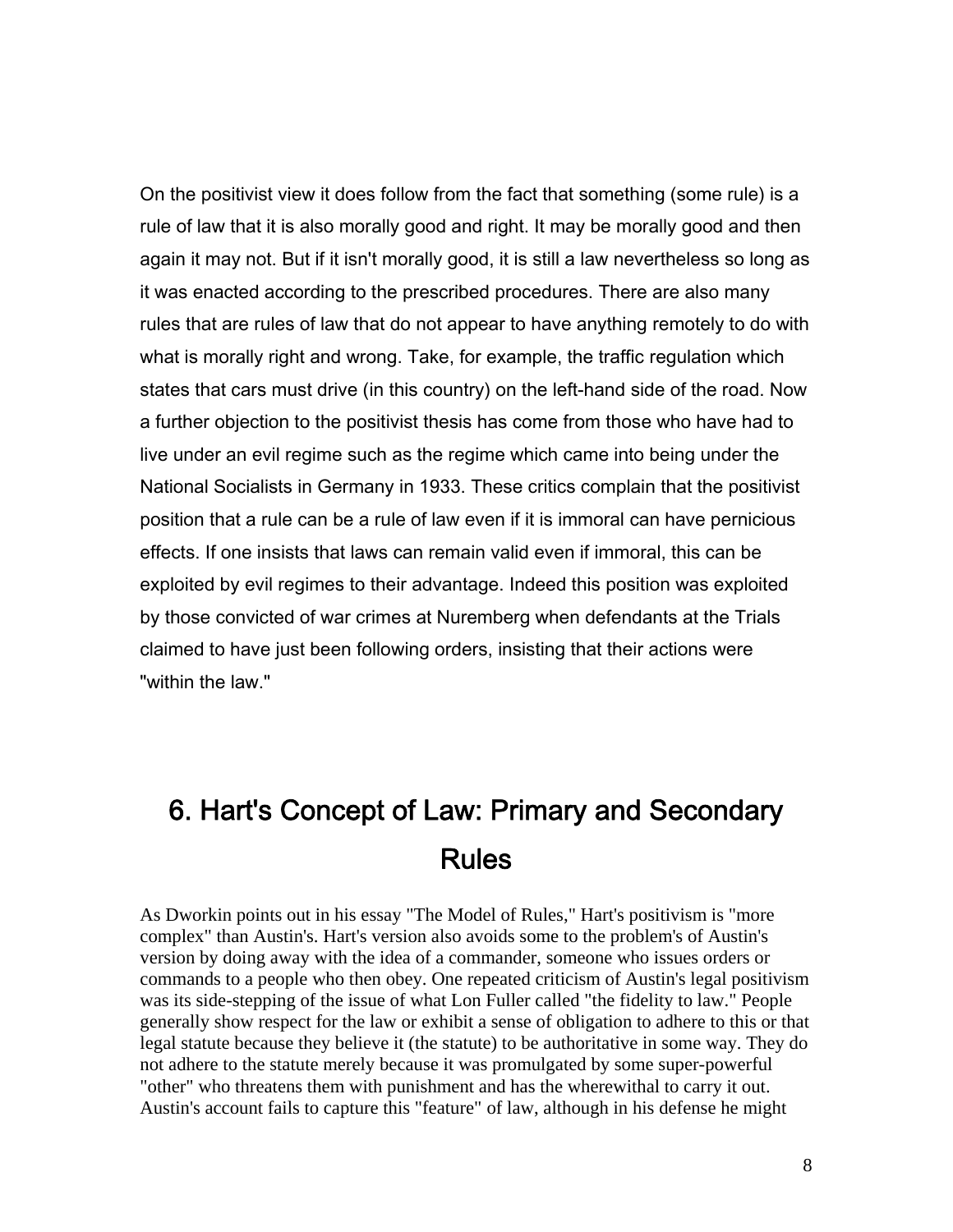well argue that to insist on the authoritativeness of this or that statute is only a way of smuggling morality back into the concept of law which is best understood in valueneutral terms. Here the debate comes down to what we happen to believe is or is not essential to the law, what we suspect intuitively are its central ingredients. But critics of Austin have been eager to point out that "there is a difference between a valid law and the orders of a gunmen." (Dworkin) Hart meets this criticism of the positivist approach to law by re-fining the notion of a rule, basing that notion on two different ways in which a rule may carry weight, i.e. have authority. A rule may become authoritative by (1) because a people come to accept the rule as a standard for their conduct. It is not often that they follow the rule, no ,matter how regularly and consistently. For example, most Americans get up in the morning and go to sleep at night , but they do not make it a rule in that sense that they regard this rule as binding on their behavior. Nor would they appeal to this practice as a justification for their behavior or a reason for criticizing other people's behavior who fail to obey it. A rule may also (2) become authoritative by being enacted according to some set of secondary rules which specify the procedures that persons must follow to bring a rule into being. Hart calls the first set of rules primary rules and the second set secondary According to Hart traditional societies, tribes and clans often have primary rules without secondary ones. These societies, he argues, cannot, strictly speaking, be said to have a legal system. A legal system comes into being with the addition of secondary rules. Hart also refers to these secondary rules as "rules of recognition."

#### 7. Hart's "Rules" and Dworkin's "Principles"

Dworkin argues that Hart's analysis is incomplete since it fails to take note of the principles upon which judges rely to make their decisions, principle that are not readily captured by Hart's notion of primary or secondary rules. Lawyers and judges make use of principles that do not function as rules and when they do, they are not relying on something "outside" or "beyond" the law. Dworkin clarifies the distinction between rules and principles by analyzing the judgments in two cases: Riggs v. Palmer (1889) and Henningsen v. Bloomfield Motors, Inc. (1960). In Riggs Dworkin argues the court relied on the principle that "no one should profit from his or her own wrongdoing" and in Henningsen on the principle that "in a society such as ours the automobile manufacturer is under a special obligation in connection with the construction, promotion, and sale of his cars." Dworkin believes that the standards set out in these cases and to which the judges ultimately appeal are not the sorts of things we think of as legal rules: "They seem very different from propositions like 'The maximum legal speed on the turnpike is sixty miles an hour' or 'A will is invalid unless it is signed by three witnesses.' Rules operate in an all-or-nothing fashion. But this is not the way principles operate. Now principles can be treated in two different ways in the context of legal obligation. "We might," as Dworkin argues, "treat legal principles the way we treat legal rules and say that some principles are binding as law and must be taken into account by judges and lawyers who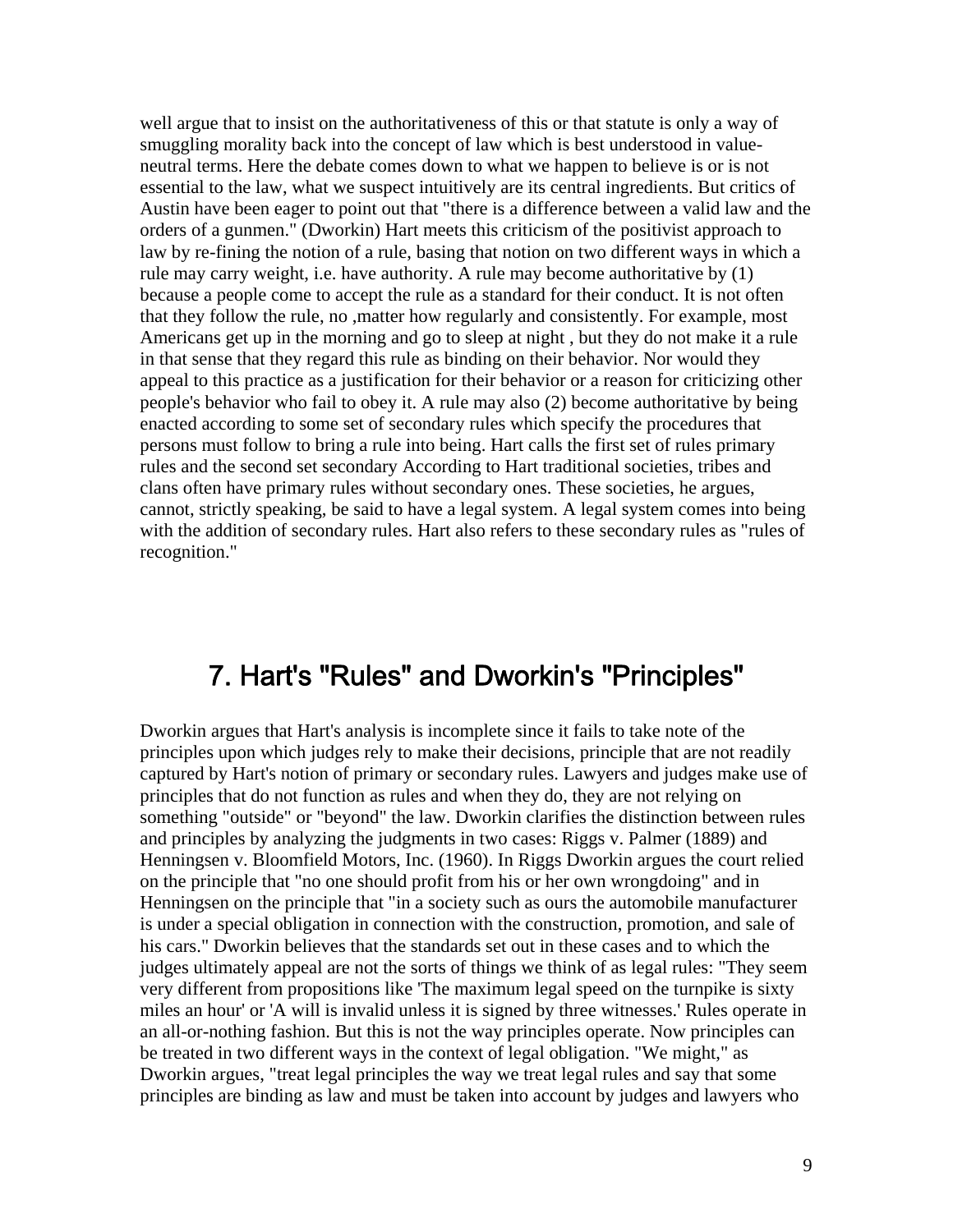make decisions of legal obligation." The "law" then (what the law is) would include both rules and principles. Or, as Dworkin says, "we might deny that principles can be binding the way some rules are. We would then say that in cases like Riggs v. Palmer, the judge reaches beyond the rules that he is bound to apply (reaches, that is, beyond the 'law') for extralegal principles." Which view we adopt is not, not just, a matter of convenience. The view we adopt will have serious consequences on how we think of judicial activism, discretion, democracy, and legal obligation.

### 8. Dworkin's "Third"Theory of Law

One of Dworkin's main concerns has been to develop and defend a theory of interpretation, of adjudication, to offer an account of how courts (and judges) not only do decide hard cases but how they ought to decide hard cases, i.e., those cases in which the settled rules run out or in which no settled rule applies. It is also this concern that fuels Dworkin's critique of Hart. His key insight is his perception that when judges reason about hard cases, they appeal to principles and standards other than positivistic rules, i.e., those rules that are identifiable by virtue of their pedigree, by how they came about as specified by some set of secondary rules or "rules of recognition." Unlike legal rules, principles have no discernable "pedigree" in Hart's sense. Principles function as a reason in favor of a particular decision, but do not compel a result in the way a rule does. Also unlike a legal rule in Hart's sense, a principle, such as the principle to which the court referred in Riggs, can, according to Dworkin, remain a principle even though it may not always be followed. Principles, too, frequently give expression to background rights held by one of the parties to a dispute, and such rights frequently "trump" or take priority over other considerations. Are principles a part of the law or do they stand outside of it? Hart's theory, Dworkin argues, must treat principles as standing outside the law, as extra-legal standards to which judges may sometimes appeal, but if they do, judges are then no longer bound by any legal authority; they are acting outside the law.

Dworkin argues that Hart's view is both descriptively inaccurate and morally unattractive. It is inaccurate because courts do, Dworkin claims, invoke principles and background rights in making decisions; and unattractive because it leaves judges free to exercise their discretion in other ways, i.e., by invoking policy considerations and ignoring a defendant's background rights. Dworkin has also tried to fit his theory of law into a context of other theories of interpretation, in particular theories of interpretation directed at literary texts. What makes one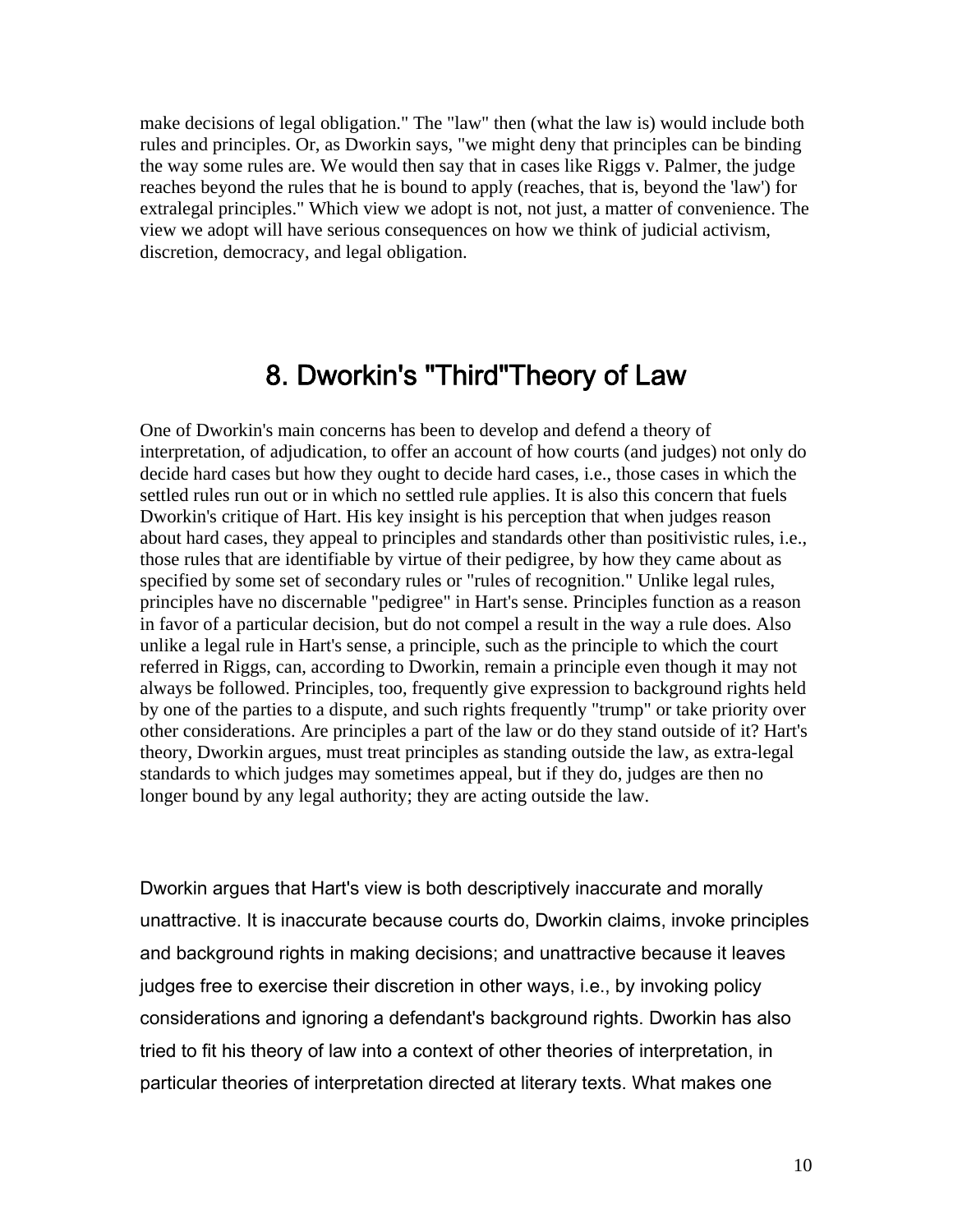interpretation "right" or "better" than some other? Is all interpretation merely a "subjective" process in which the interpreter of a text merely imposes whatever meaning he or she chooses? Is there a sense in which the interpretation of a text can be said to be "objective?" Are there meaningful constraints on interpretive activity, distinct from political decision making? Dworkin argues that a conception of judicial interpretation must follow from a more general interpretation of what it means to interpret anything, be it a text or a work of art. In these latter cases, interpretation proceeds "from the inside out." To grasp the meaning of a play, for instance, one must understand what it means not only to the author but to the actors, director, audience, and critics, whose play it is. So, too, to understand a social practice such as the law involves the attempt to understand it as a way of life created and sustained by its members, people who see themselves as part of a larger community ("a community of principle," "an interpretive community") held together by a commitment to the rule of law. Ands this means, Dworkin believes, that interpretation must involve more than discovering the intent of the author of a play or the drafters of a statute. Interpretation must be constructive. Interpreters must see the play or the law in its best light, as the coherent embodiment of some theme or point.

For judges seeking to make sense of a series of earlier precedents they must seek to find the best constructive interpretation of the legal doctrine as it is expressed in those precedents. A judge is, in this respect, like a contributor to a "chain novel." He must take into account what has come before in such a way as to find some thread, some narrative line to continue, and he must think creatively in order to tell the story beyond the point that it has so far been told. When two interpretations conflict, judges must decide which reading fits best with the fundamental features of our law as well as which reading presents our law as something coherent and worthwhile, as something of value. The law is the product of that interpretation which most faithfully sums up the texts, principles,

11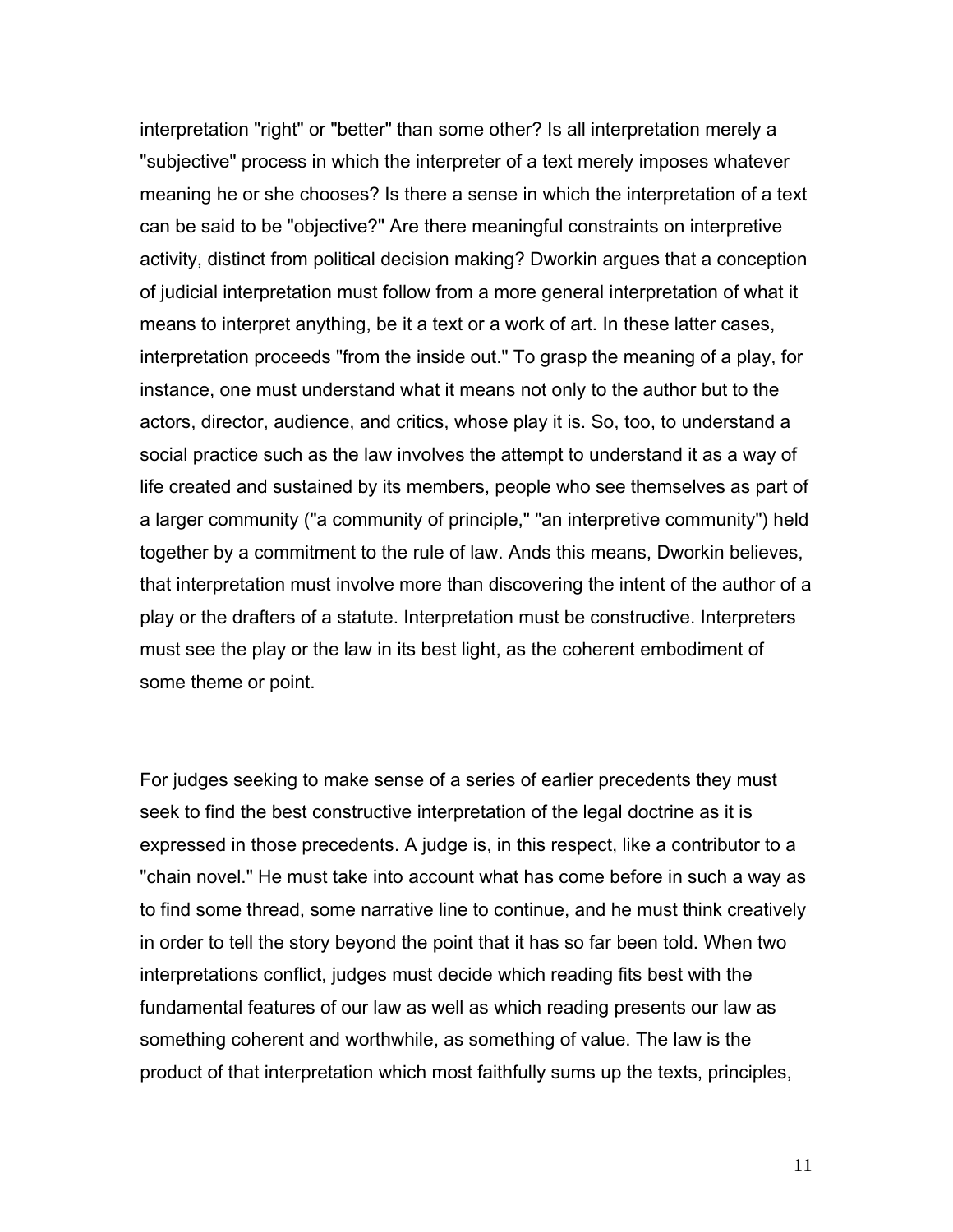background rights, and values of a given community into a coherent and morally attractive whole. This is a naturalism, if it is a naturalist theory at all, of a very different sort than that expressed by Aquinas or Martin Luther King. Judges, on Dworkin's view, are not free to appeal to any moral principle nor do the principles to which they do appeal derive their validity from some natural moral order. Dworkin's judges are permitted to acknowledge only those principles and values which reside, explicitly or implicitly, in the legal history and tradition of their community.

### 9. Oliver Wendell Holmes and Legal Realism

An alternative theory to both positivism and naturalism is legal realism. Legal realists were especially concerned with "law in action" rather than with "law in books, with what lawyers and judges in fact do in the course of their practice of the law rather than what some legal theorist may say he thinks the law is like. To understand legal realism it is helpful to grasp the picture of law to which the legal realists objected the most. In 1870 a series of reforms in legal education were introduced by the new dean of Harvard Law School, Christopher Langdell. The aim of the new reforms was the teaching of law as a science. Other law schools quickly followed suit. Underlying the new reforms and methods was a conception of law as a completely self-contained and thoroughly consistent body of rules. Once a judge or "student of the law" extracts the law from authoritative sources, he or she can logically deduce what conclusion that rule requires in any given case. On this view every legal dispute, every argument, was believed to have a unique solution, a single correct answer that could be rigorously deduced from a set of basic axioms. Oliver Wendell Holmes was one of the first to attack this picture of the law. "The life of the law has not been logic," he remarked, "it has been experience." And, as far as Holmes was concerned, the experience most relevant to our coming to "see" why law looks and works the way it does is the experience and point of view of the "bad man," that person whose primary concern is the bottom line, who asks "How much can I get away with before I bring the power of the state down on my head?"

So, Holmes argued, a contract is not a moral commitment that the law wants me to keep; it is not, as it were, simply, a promise in writing, but a transaction which offers each party to the arrangement a choice: either give what is required by the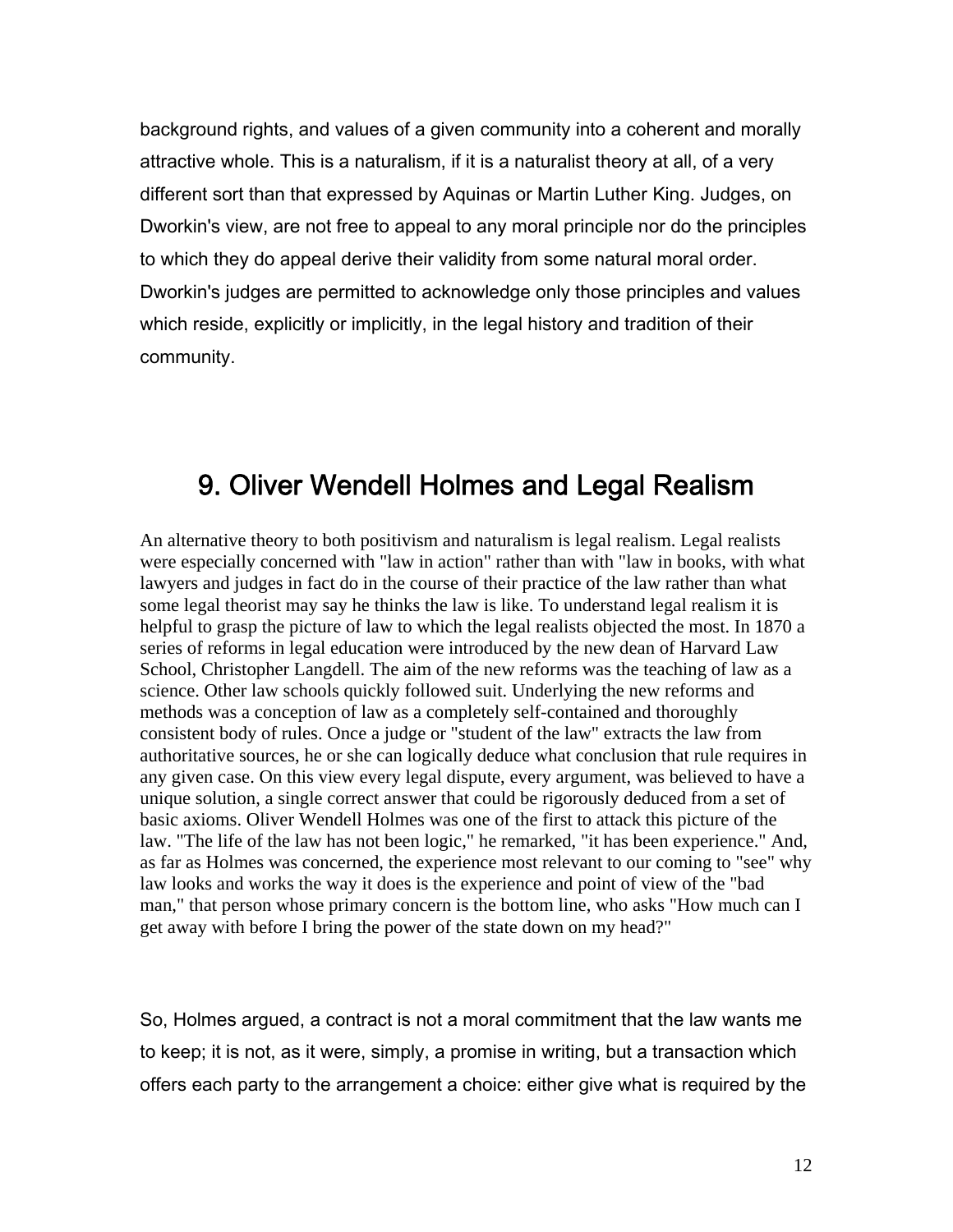contract and take what is offered or take what is offered, fail to give what is asked, and pay the penalty. In order to understand the nature of contracts, to understand the nature of contract law, you have to see it from the "bad man's" perspective. Contract law is designed with this "bad guy" in mind; its provisions are "triggered" by what this "bad guy" might do. Thus, contract law exhibits the prudence of distrust and presupposes that the parties are held together by combinations of self-interest and calculation rather than mutual affection and love, that each party is out to get what is best for himself without regard to the welfare of the other. The law presumes that the parties do not "care" for each other. Holmes argued that the best way to understand the law is to be able to predict when and under what circumstances one's conduct will trigger the power of the state. By washing the law in this "cynical acid," Holmes sought to boil law down to its essence. Realists also take exception to the picture of law as a selfcontained deductive system of rules, accompanied by the belief in a method of arriving at determinate solutions to problems of legal choice. This is what might be called the realist's rule-skepticism: "The law consists of decisions, not of rules." The law is not a rigid body of fixed and unchanging rules but a shifting and flexible social institution, with sufficient play, sufficient give-and-take, to accommodate the balancing of competing interests within a society.

So, too, legal realists take issue with the doctrine of precedent, the idea that a court's decision in one case can serve as a guide to future cases that are similar in relevant ways. Realists emphasize the indeterminacy and looseness of the use of precedent by pointing out that a ruling in one case never binds a decision maker in any future case because the decision maker can always find some feature of the later case that can serve as a ground for differentiating it from the earlier one. Many legal realists also argue that an understanding of the law is not reached by a method of deduction but is (rather) best understood as a matter of prediction. To understand the law you must concentrate on the patterns of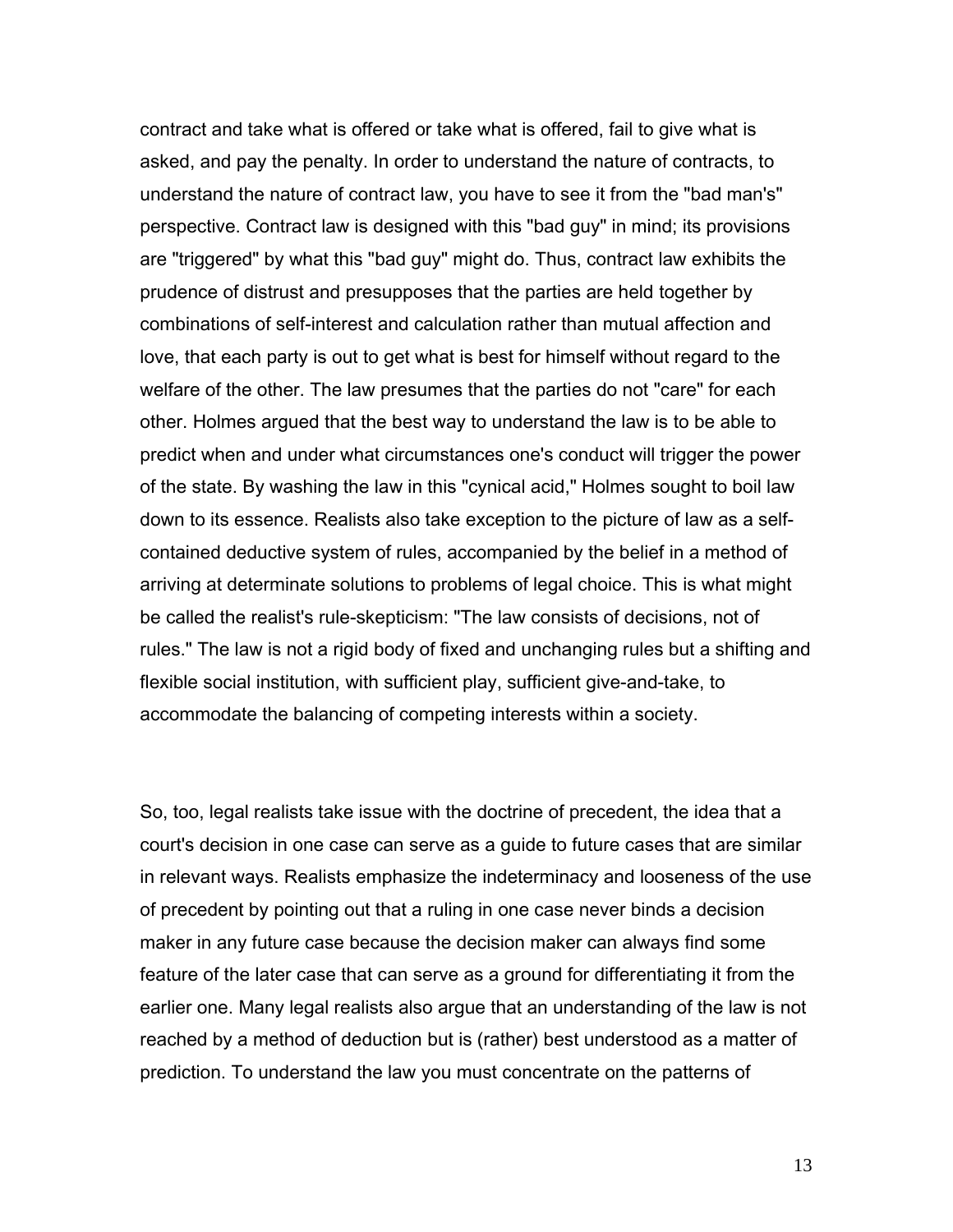decisions by judges in actual cases, whether those decisions happen to be logical or not, for these patterns of decision making are the most reliable guides to predicting what future courts will do.

#### 10. Critical Legal Studies

The CLS movement takes a variety of forms but one of the more central varieties is that expressed by Roberto Unger of Harvard Law School. The most familiar conception of the rule of law presupposes a liberal society, that is, a pluralistic society of diverse religious, social, and political groups coupled with a shared belief among the members in the "subjectivity" of values and the conviction that public officials must remain neutral on questions of the "best" way to live. A form of social life of this type gives rise to two sorts of problems for the law: how to establish a viable social order under conditions of deep and at times fundamental moral and political disagreement (the "problem of order") and how to accomplish this task without allowing the domination by any one group or the subjugation of any other (the "problem of freedom"). The ideal of the rule of law is a system of regulations and statutes that does not, as it were, take sides, that remains neutral with respect to any particular conception of the good life, that is equally applicable to all citizens, and does not give any one group a special advantage in the pursuit of its conception of the good life over any other group.

Unger and others have argued that the very conditions that give rise to the need for the rule of law undermine the possibility for its success. The content of statutes are invariably colored by the value biases of those who have sufficient political power to get them passed into law and the interpretations of the law are invariably colored by the subjective views and biases of judges. These biases are often not merely personal but ideological, that is, systematically distorted interpretations that reflect the prevailing cultural ethos rather than simply a particular individual's personal point of view. So there is something guiding a judge's decision in this or that case, only it is not some value-free, abstract conception of the "law," but a reflection of the ideological commitments of the age (or period) in which a judge may happen to live or be born. Since there is neither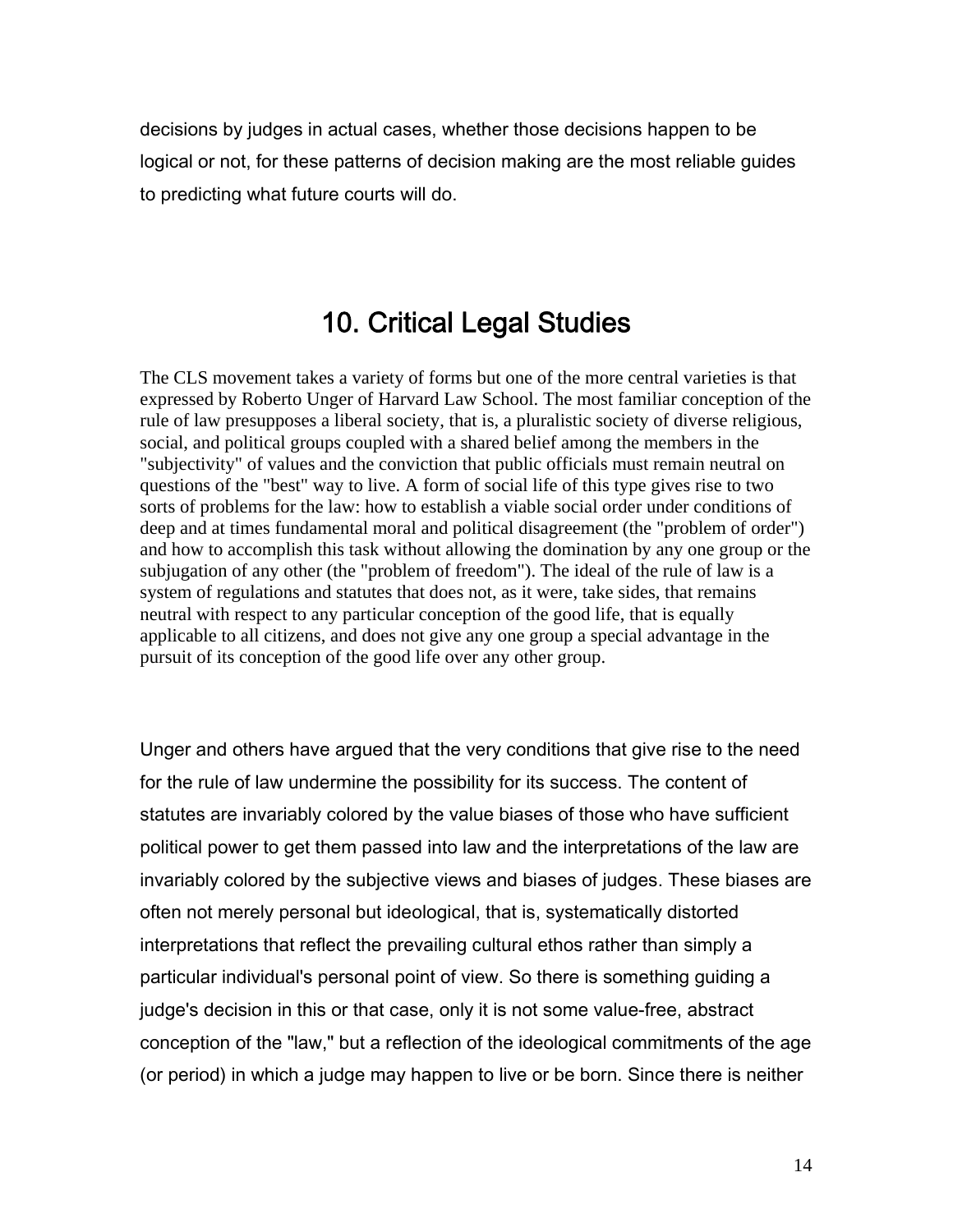a neutral process for enacting nor for interpreting the law, legality is fraught with paradox and contradiction.



I am having a little trouble recognizing the distinction between the Herculean theory and the rule of recognition. From what I have gathered, they are both an all encompassing resevoir of legal rules. Each individual fact pattern has its answer in either theory. Prof. Warner suggested that the Herculean theory is equal to the rule of recognition with the following exception: humanity does not have the capacity to articulate the Herculean theory. However, Prof. Warner also seems to suggest that Herculean rules are accessible and applicable. I can't reconcile the conflict that has formed in my understanding of the two models. If the Herculean theory cannot be "stated", how are its rules accessible?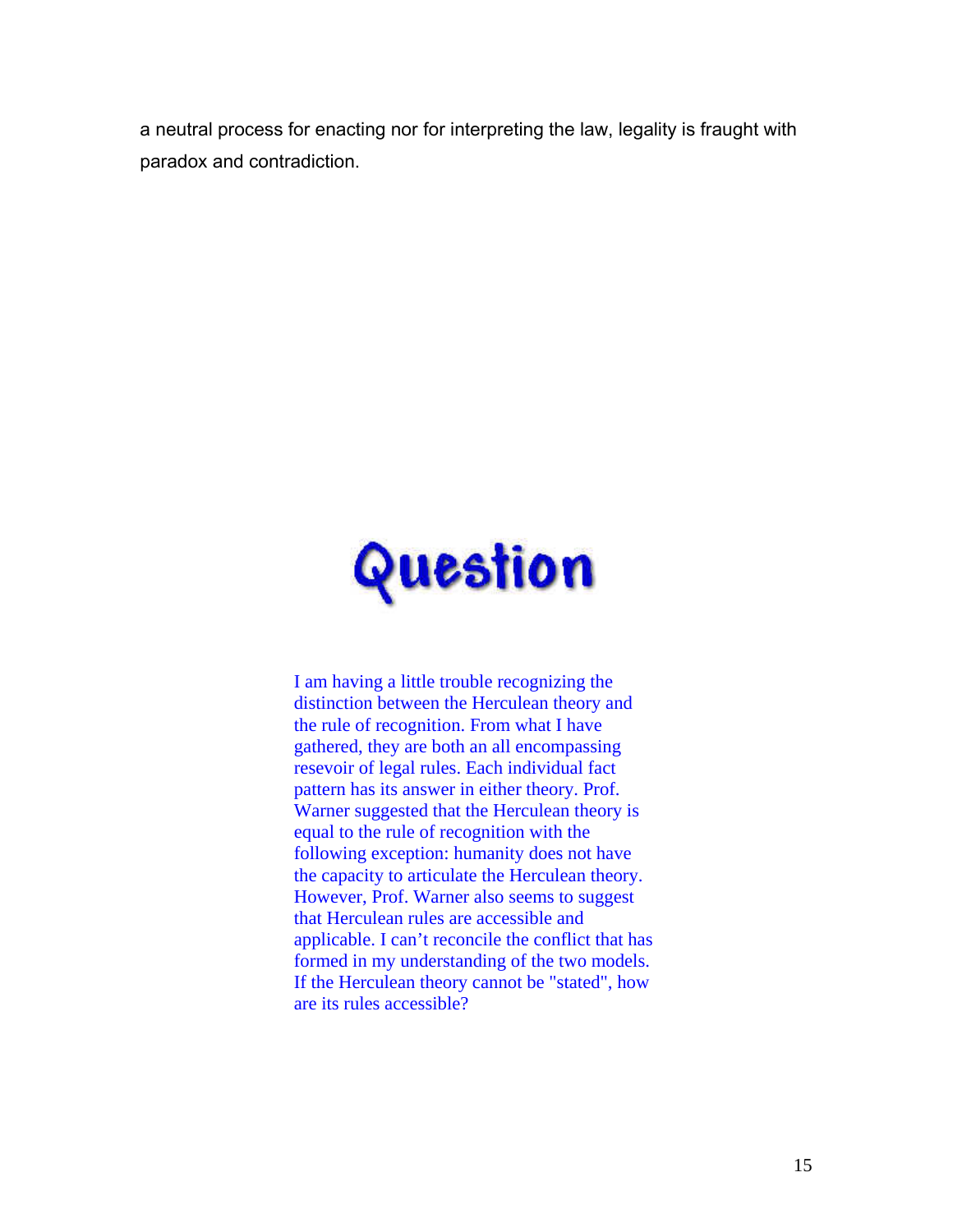

Good question, I'm glad you asked.

Generally, Hart looks to create a legal system based on a set of primary and secondary rules. The secondary rules serve to add some necessary flexibility in the legal system. The primary rules represent "the law". One of the main secondary rules is the Rule of Recognition. It's basic purpose is to tell a judge which law (located in the primary rules) to apply for any given situation. The Rules of Recognition are just another set of rules used to apply the primary set of rules. This is what we went over basically during the review session on 2/5.

To see the difference between Hart's Rule of Recognition and Dworkin's Herculean theory, a short discussion is necessary. Dworkin basically looks to build a bridge between the general justification of the practice of precedent (basically formalism as we discussed during the second class this semester) and a decision about what general justification requires in some particular hard case (a hard case is what Hart would see as a penumbral case). Dworkin admits to the dilemma of choice in formalism (choices among various rules and interpretations), and of substantive considerations (a variety of alternative PRINCIPLES, POLICIES, AND PURPOSES). However, he claims that through reason (rather than policy) one can unearth, in any given area of law, a unifying theory with which to decide hard cases (This is the gist of the Herculean Theory). Dworkins theory is indeed a complex (some could say 'Herculean' :)) task. He admits that mistakes will be made, and not all instances will 'fit' the theory. However, he purports that there is 'THEORY IN THE DOCTRINE' - a large, unifying construct which satisfies our taste for harmony and consistency.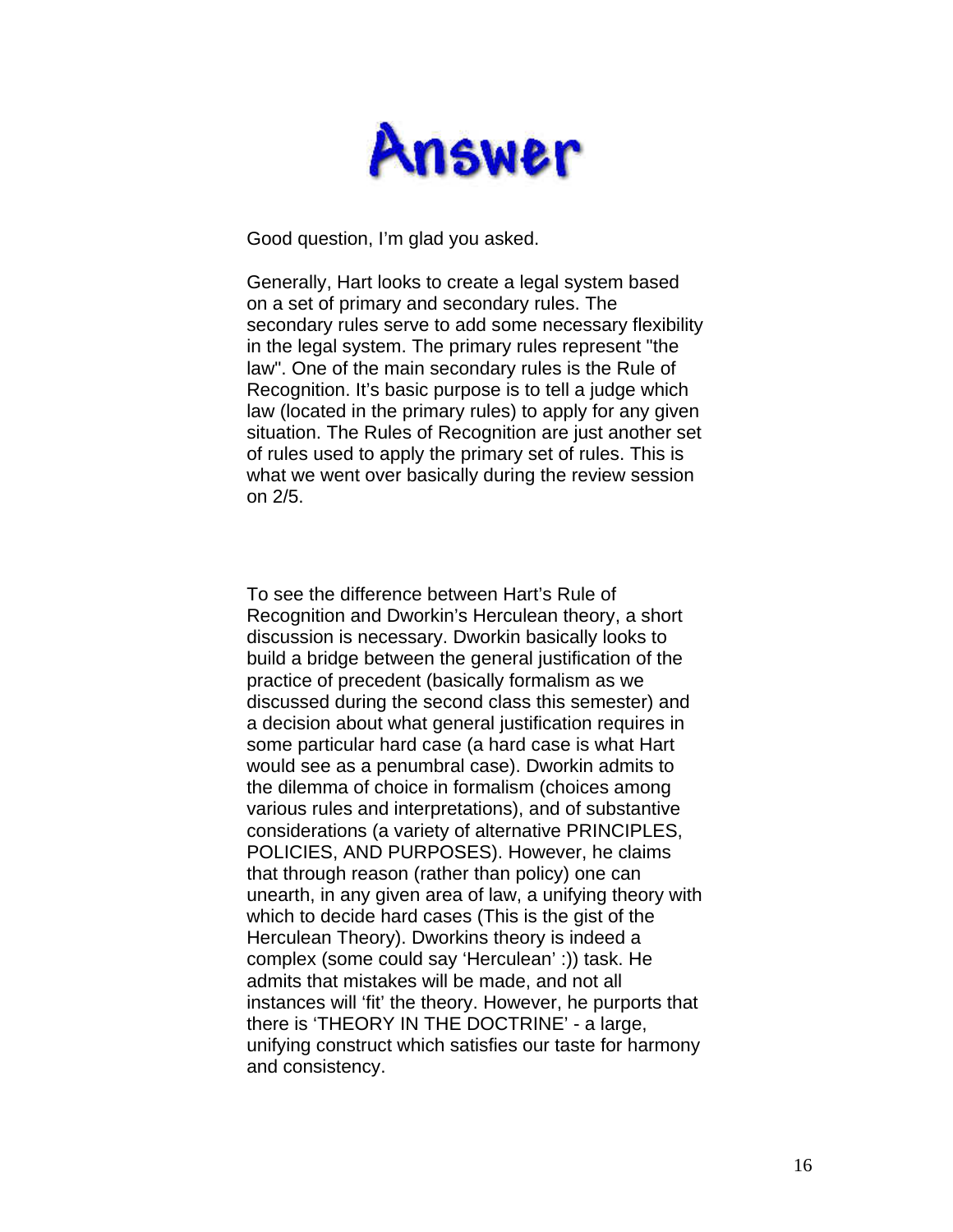Thus, a judge (Hercules), can, with endless striving, resolve hard cases within the formalism of legal rules and their underlying principles, policies, and purposes, notwithstanding their complexity and contradictions. The contradictions may remain just that and a 'best fit' theory will have to suffice. As I said earlier, mistakes may be made and this is acceptable. The judge (Hercules) need not, for example, be constrained by 'popular morality' on a particular issue if the larger theoretical construct suggests otherwise. Therefore a court may strike down anti-abortion legislation even though it is supported by a majority of the community, on the grounds that there is a contrary vein of unifying morality in the law that overrides community feeling on the particular issue of abortion.

Dworkin believes that there is an underlying political/community morality which infuses the law with coherence and legitimacy, not because it can be verified by (say) an opinion poll on a particular subject like abortion (on the contrary perhaps), but because it is a deep, background community morality which is pre-supposed by the law and therefore immanent in it. Law is in fact one of its institutional forms. There are conflicts within that community morality, and law must acknowledge them but not bend before them - the community has an 'institutional right' that dictates that courts consistently mine that vein of unifying political morality within the law and presupposed by it, even in the face of contrary public opinion on a given issue because the community may simply have it 'wrong'. It is the community morality embedded in the law which counts, and which gives law its inherent coherence. Hercules may therefore come up with a 'correct' legal decision which is nonetheless controversial. Surprising results can be explained. Of course Hercules' own opinion on a particular issue is not relevant, only his legal opinion on the proper reading of the underlying political morality immanent in the law. In that sense his reflective exercise is not one of exercising personal prejudice on a given issue (as Hart believes in discussing judicial discretion) but rather of testing alternative broad theoretical constructs, based on settled (or 'not-hard') cases, for the proper one to apply in a particular hard case. In other words, it is the best interpretation of the community's legal practice by